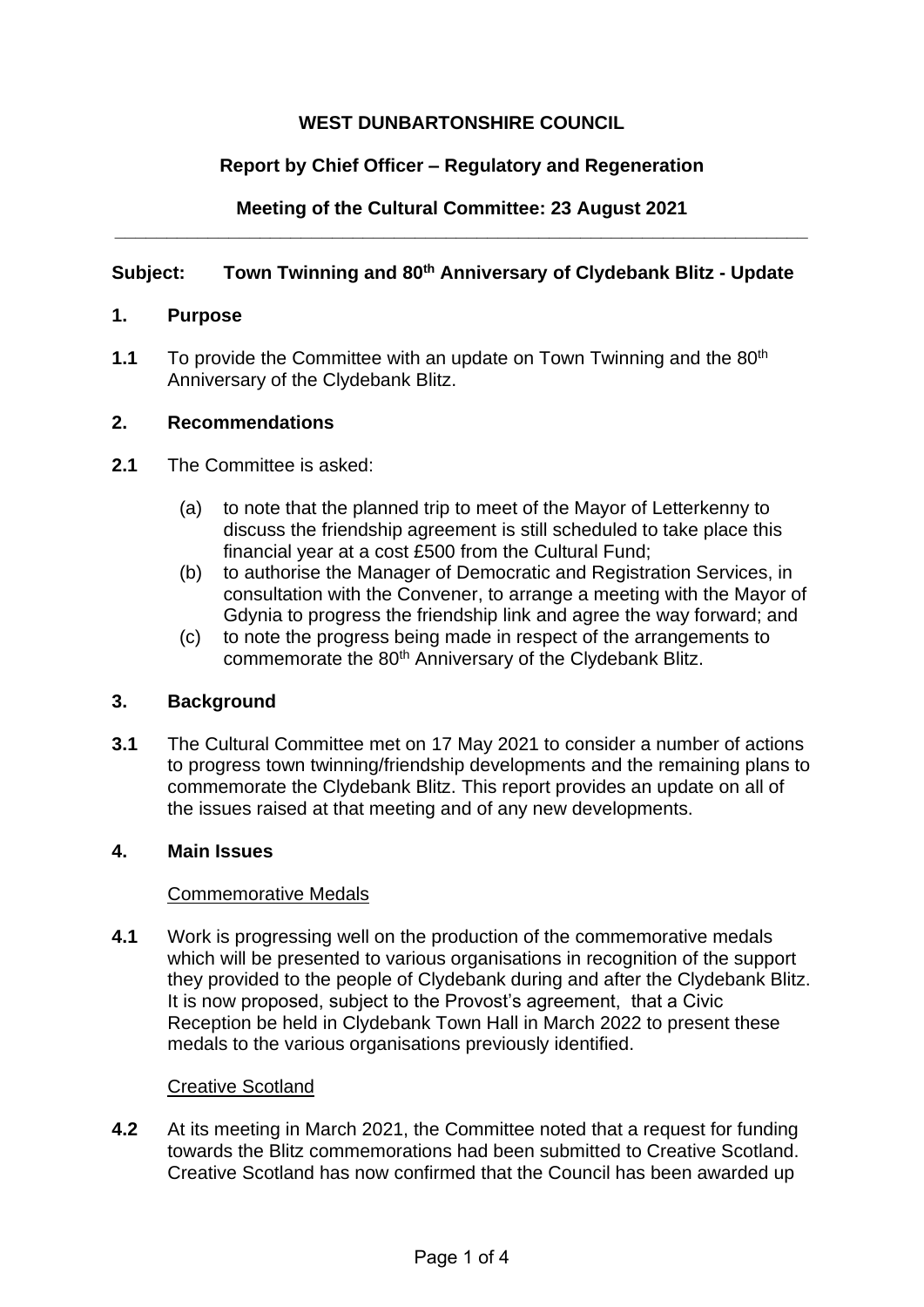to £10,000 from National Lottery Funding towards the cost to support creative activity in West Dunbartonshire as part of the commemorations of the 80th anniversary of the Clydebank Blitz.

### Royal National Scottish Orchestra (RSNO)

- **4.3** Since the last meeting of the Committee, the Convener and Manager of Democratic and Registration Services has met with the Chief Executive of the RSNO to finalise arrangements for the proposed concerts, etc. Discussion has taken now taken place on the proposed concert to be held in the Royal Concert Hall in Glasgow later this year and the Manager of Democratic and Registration Services is now waiting for the RSNO to provide him with details of the final proposal and associated costs. The Committee will receive a verbal update on the proposals should further information be received in advance of its meeting. The RSNO has also been asked to provide a cost for the production of CDs of the music which was co-commissioned to commemorate the 80<sup>th</sup> Anniversary of the Clydebank Blitz.
- **4.4** It is still the intention to hold short commemorative services involving the RSNO in three Clydebank churches and in the Clydebank Town Hall In March 2022, the details of which have still to be agreed with the RSNO.

### **Tom McKendrick**

**4.5** As previously agreed, arrangements are now being made for the Council to purchase 250 copies of Tom McKendrick's book on the Clydebank Blitz at a total of £2,500.

### Town Twinning/Friendship Agreements

- **4.6** The Committee is asked to note that it is still the intention for the planned trip to Letterkenny to take place this financial year and that the Manager of Democratic and Registration Services will keep in contact with officials from Letterkenny to identify a suitable date for the visit.
- **4.7** The Committee is asked to note that a letter has been received from the Mayor of Gdynia on the issue of the proposed friendship request. The Mayor has responded as follows:

**"**We are keen to work with the city of Clydebank and the West Dunbartonshire particularly in the areas of culture, education and preservation of historic heritage with a priority to implement specific initiatives and projects, which to us is far more valuable than signed agreements. In these uncertain times of the ongoing pandemic, the most viable option seems to be holding an online meeting of representatives of departments managing projects in those areas, during which the details of our cooperation could be discussed."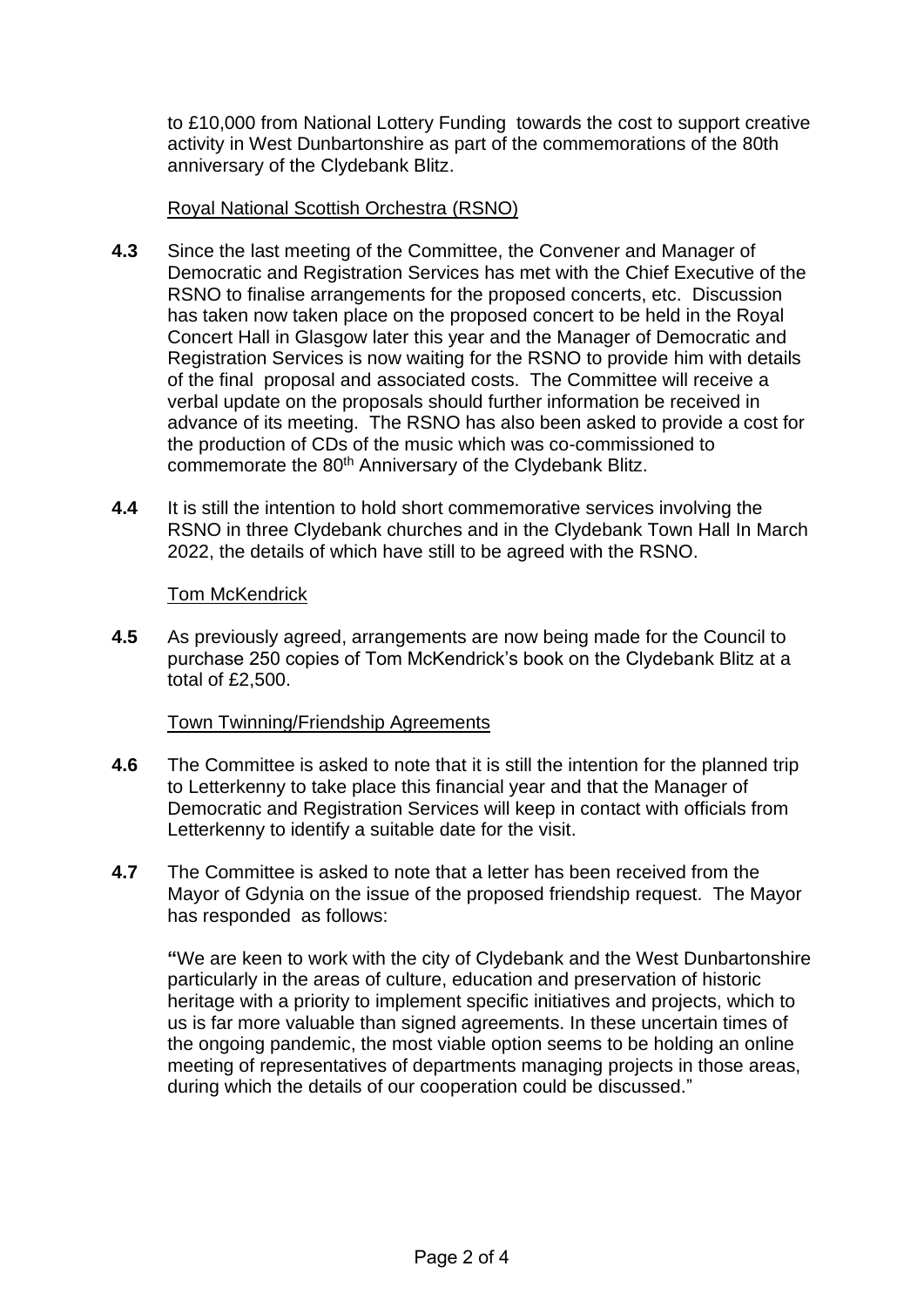**4.8** Accordingly, the Committee is asked to authorise the Manager of Democratic and Registration Services, in consultation with the Convener, to arrange a meeting with the Mayor and officials from Gdynia to progress matters and agree a way forward.

### **5. People Implications**

**5.1** There are no people implications arising from the content of this report.

### **6. Financial and Procurement Implications**

- **6.1** At its meeting in May 2021, the Committee noted that there was approximately £24,500 of expenditure to be incurred in relation to the commemorations (includes all committed expenditure to date) leaving the sum of £11,426 to be funded from the 2021/22 Cultural fund. However, now that Creative Scotland has confirmed the offer of £10,000 funding towards these costs, this will leave the sum of £1,426 to be funded from the 2021/22 Cultural Fund.
- **6.2** If the proposed trip to Letterkenny goes ahead this financial year, the estimated cost will be approximately £500 to be funded from the Cultural Fund.

### **7. Risk Analysis**

**7.1** There are no risks arising from the recommendations of this report.

### **8. Equalities Impact Assessment (EIA)**

**8.1** There are no impacts on any equality groups arising from the recommendations of this report.

### **9. Consultation**

**9.1** Officers from Legal and Finance Services have been consulted on the contents of this report.

### **10. Strategic Assessment**

**10.1** The involvement of local churches and communities is an important element of the Clydebank Blitz commemorations which fits well with the Council's strategy on community involvement and engagement.

| Name:              | <b>Peter Hessett</b>                               |
|--------------------|----------------------------------------------------|
| <b>Designation</b> | <b>Chief Officer - Regulatory and Regeneration</b> |
| Date:              | <b>9 August 2021</b>                               |